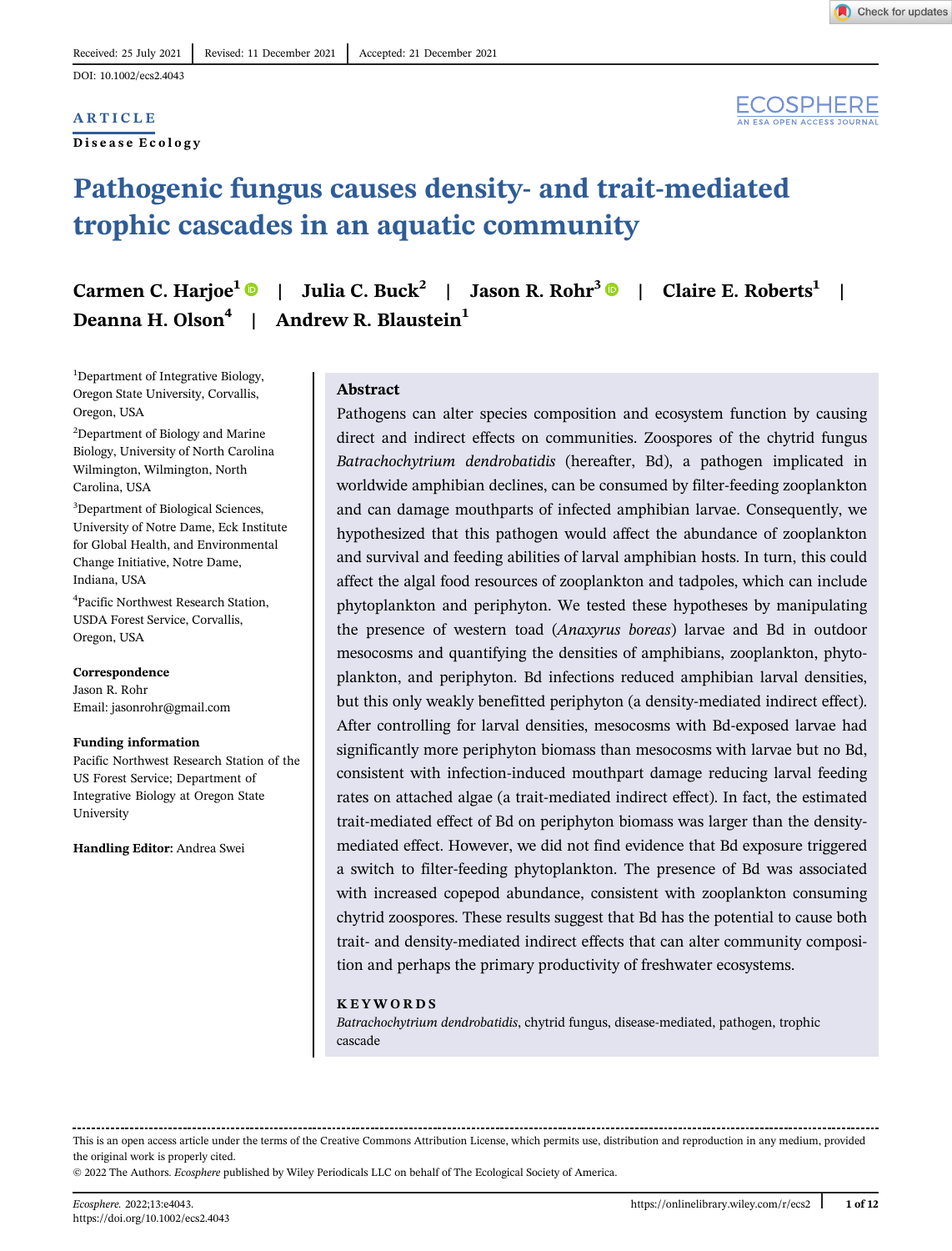## INTRODUCTION

Parasitism as a consumer strategy is ubiquitous. Recent estimates suggest that parasites comprise over 30% of all species, although this is likely an underestimate (de Meeûs & Renaud, 2002; Dobson et al., 2008). Due to their abundance in natural systems, parasites play critical roles in food web dynamics and trophic interactions (Dobson et al., 2008; Lafferty et al., 2008). However, until recently, research has focused predominately on the direct effects of parasites on their hosts and has neglected indirect effects caused by parasites (Buck & Ripple, 2017). One of the most compelling examples of how infectious agents (i.e., parasitoids, pathogens, parasitic castrators, macroparasites, and trophically transmitted parasites) shape ecosystem structure and function in a density-mediated fashion is the trophic cascade caused by the viral pathogen rinderpest. Rinderpest outbreaks reduced wildebeest population density and herbivory, allowing grass to flourish. This, in turn promoted fire, suppressing tree populations in the Serengeti (Holdo et al., 2009; Sinclair, 1995). Similarly, sea star wasting disease, which is likely caused by an unidentified densovirus, reduced sea star population density on the US Pacific coast causing cascading effects on sea urchin density and kelp cover in the rocky intertidal zone (Schultz et al., 2016). Infectious agents also can trigger trait-mediated indirect effects. For example, the digenean trematode Cryptocotyle lingua, reduced algal grazing by infected snails by impairing their digestive system, triggering cascading effects on macroalgal communities on the US Atlantic coast (Wood et al., 2007). Clearly, infectious agents can have cascading effects on ecosystem function via a variety of effects on hosts.

Density- and trait-mediated indirect effects have been illustrated numerous times in the predator–prey literature. More specifically, predators that capture and kill their prey cause numerical reductions in prey populations, which can benefit primary producers (Schmitz et al., 2004). Alternatively, the presence of natural enemies can trigger behavioral changes in prey, reducing herbivory, and indirectly benefitting primary producers (Schmitz et al., 2004). However, trophic cascades triggered by infectious agents are unique because unlike predators, infectious agents (and micropredators) can consume prey with sublethal effects (Lafferty & Kuris, 2002). Therefore, they can cause traitmediated indirect effects through their consumptive (in addition to nonconsumptive) effects (Buck, 2019; Raffel et al., 2008).

The chytrid fungal pathogen Batrachochytrium dendrobatidis (Bd), which causes the disease chytridiomycosis, is linked to amphibian population declines and extinctions worldwide (Stuart et al., 2004; Skerratt et al., 2007; Venesky et al., 2014). Bd has a global distribution and infects a variety of amphibian hosts (Liu et al., 2012; Olson et al., 2021; Xie et al., 2016). Motile Bd zoospores can encyst in the keratinized tissues of metamorphosed amphibians (McMahon & Rohr, 2015), which can impair osmoregulation, ultimately leading to cardiac arrest (Voyles et al., 2009). However, in larval amphibians, infection is isolated to keratinized mouthparts and can cause decreased growth and development, reduced feeding and smaller size at metamorphosis, in addition to reduced survival (Garner et al., 2009; Kilpatrick et al., 2010; McMahon et al., 2013; Parris et al., 2004; Parris & Cornelius, 2004; Rachowicz & Vredenburg, 2004). Larval infection with Bd can also cause oral deformities and influence feeding kinematics (Blaustein et al., 2005; Rachowicz & Vredenburg, 2004; Venesky et al., 2010).

Research on the amphibian-chytrid system has primarily focused on occurrence patterns geographically or taxonomically, while few studies have tested for cascading effects of Bd on aquatic communities (Blaustein et al., 2012; but see Connelly et al., 2008; Smith et al., 2016), and no study has tested for a trait-mediated trophic cascade triggered by Bd even though it has been hypothesized (Buck et al., 2016). Given that Bd infections are well-documented to cause oral deformities (a morphological trait change) in amphibian larvae that reduce feeding rates (Blaustein et al., 2005; Fellers et al., 2001; Rachowicz & Vredenburg, 2004; Venesky et al., 2009, 2010), we hypothesized that Bd exposure would indirectly increase periphyton biomass through a consumptive trait-mediated indirect effect, as Anaxyrus tadpoles have been shown to consume and thus reduce periphyton biomass (Preston et al., 2018; Raffel et al., 2010). Furthermore, Bd could reduce larval densities, indirectly increasing periphyton biomass through a consumptive density-mediated effect. Additionally, because Bd is well-documented to reduce keratin in the mouthparts of amphibian larvae, which are necessary to scrape periphyton but not necessary to filter-feed phytoplankton (Fellers et al., 2001; Rachowicz & Vredenburg, 2004; Wassersug & Yamashita, 2001), we hypothesized that Bd might induce a switch from larvae scraping periphyton to filter-feeding phytoplankton.

Many species consume parasites (e.g., Rohr et al., 2015) and thus, we also hypothesized that Bd might directly and indirectly affect other members of the community that might be capable of consuming Bd. Bd zoospores are between 3 and 5  $\mu$ m in diameter (Longcore et al., 1999), thus within the preferred food particle size of some cladocerans, such as Daphnia (Geller & Müller, 1981). The consumption of Bd zoospores by zooplankton, specifically cladocerans, has been demonstrated on numerous occasions. Daphnia have been documented to consume Bd zoospores (Buck et al., 2011; Searle et al., 2013), to reduce the density of Bd zoospores in the water (Woodhams et al., 2011), and subsequently to reduce Bd infections in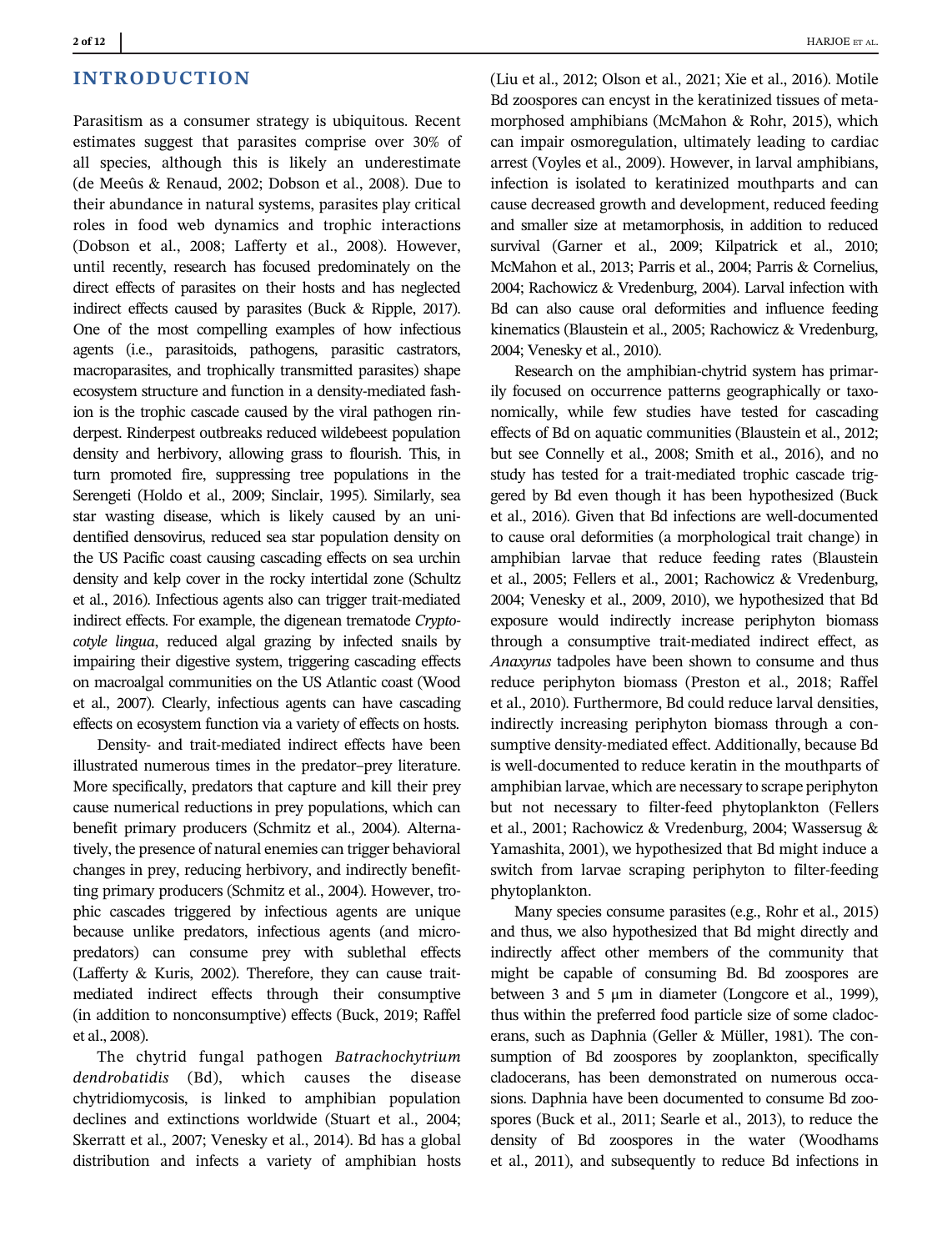amphibian larvae (Searle et al., 2013). Other aquatic filterfeeding predators, including amphibian larvae, also have been observed consuming Bd zoospores, which can reduce Bd transmission (Venesky et al., 2014). In wetlands, Bd zoospores can be as dense as three million zoospores per liter (Chestnut et al., 2014), thus possibly serving as an important food item for filter-feeding predators. Hence, we hypothesized that Bd would increase zooplankton densities by serving as an additional prey resource and that zooplankton might affect tadpole infection loads. Conversely, Bd exposure may reduce zooplankton densities if amphibian larvae exposed to Bd switch from scraping periphyton to filter-feeding periphyton, thereby reducing the amount of phytoplankton available. Changes to zooplankton densities might also have cascading effects on phytoplankton, their primary food source. For example, we hypothesized that zooplankton would indirectly benefit amphibian larvae by reducing phytoplankton and its shading effect on periphyton, the primary food source of amphibian larvae (Halstead et al., 2018; Hansson, 1988, 1992; Rohr & Crumrine, 2005; Stevenson et al., 1985). Additionally, because cladocerans, copepods, and amphibian larvae compete for algal resources, we also hypothesized that they might negatively affect one another's abundances via competition (Buck et al., 2015). To address all of these hypotheses, we conducted an experiment that manipulated Bd and amphibian larvae to test the direct and indirect effects of Bd on members of the aquatic community. The full conceptual model of interactions studied herein includes seven distinct taxa (Figure 1).

# MATERIALS AND METHODS

## Experiment

To test for cascading indirect effects of Bd infection on members of the aquatic community, we conducted a  $2 \times 2$  fully factorial randomized block experiment. We crossed the presence or absence of Bd with the presence or absence of 40 western toad (Anaxyrus boreas) larvae in outdoor mesocosms at the Oregon State University Lewis-Brown Horticulture Farm near Corvallis, Oregon, USA. Each treatment was replicated eight times for a total of 32 mesocosms. Experimental units consisted of 120-L mesocosms. On 25 July 2016, we mounted eight standard microscope slides to the inside of each mesocosm for removal during community sampling to monitor periphyton growth. On 28 July 2016, we added well water, 30-g sterile leaf-litter, and 1 L of water containing zooplankton, phytoplankton, and periphyton from laboratory stocks, then covered each with mesh lids.

## Animal husbandry

Partial clutches of western toad eggs were collected on 8 June 2016 from Todd Lake, Oregon (44.0298° N, 121.6853° W). Western toads were ideal for this study for three reasons. First, members of the genus primarily scrape surfaces to feed on periphyton but have also been documented switching from feeding on periphyton to phytoplankton (Beiswenger, 1977; Seale & Beckvar, 1980). Second, western toads are highly susceptible to Bd infection (Gervasi et al., 2013, Gervasi et al., 2017; but see Adams et al., 2017). Additionally, western toads are experiencing Bd-related population declines in some parts of their range (Carey, 1993; Drost & Fellers, 1996; Muths et al., 2003). Eggs were reared in 40-L aquaria and larvae were fed a 3:1 ratio of rabbit chow and Tetramin fish flakes (Tetra, Melle, Germany) every other day until reaching Gosner stage 25–27 (determined by the initial development of the limb bud; Gosner, 1960). On 11 August 2016, larvae were weighed and measured then randomly assigned to half of 32 10-L aquaria (one per mesocosm) filled with 9 L of water and allowed to acclimate for 24 h prior to the exposure of a sham or actual inoculation of Bd (see below) on 12 August 2016. On 25 August 2016, aquaria contents and larvae were poured into 120-L mesocosms. At the end of the experiment, all surviving amphibian larvae were removed from the mesocosms, weighed and measured, euthanized using an overdose of MS-222, and then preserved in 10% formalin solution.

# Bd culture and inoculation

Bd strain JEL 274, originally isolated from a western toad in Colorado was plated on 1% tryptone-agar plates and incubated at  $20^{\circ}$ C (Longcore et al., 1999) for 11 days. On 12 August 2016, two plates were flooded with 10 ml of dechlorinated water and the number of motile zoospores was counted using a hemocytometer following the established protocols (Searle et al., 2011). The broth was diluted with dechlorinated water to obtain a concentration of  $1.0 \times 10^4$  zoospores/ml. We added 68 ml of inoculum to 9 L Bd-treated aquaria for a total dose of 6.75  $\times$  10<sup>5</sup> zoospores/ml, which, once diluted in 9 L of water, had a final concentration of 75 zoospores/ml. Larvae in the control aquaria were treated with a broth made from flooding sterile agar plates.

## **Community**

Zooplankton, phytoplankton, and periphyton measurements were taken from mesocosms on 24 August 2016 and every two weeks thereafter for the duration of the 60-day experiment. Sampling methodology followed Buck et al. (2015). Water containing zooplankton and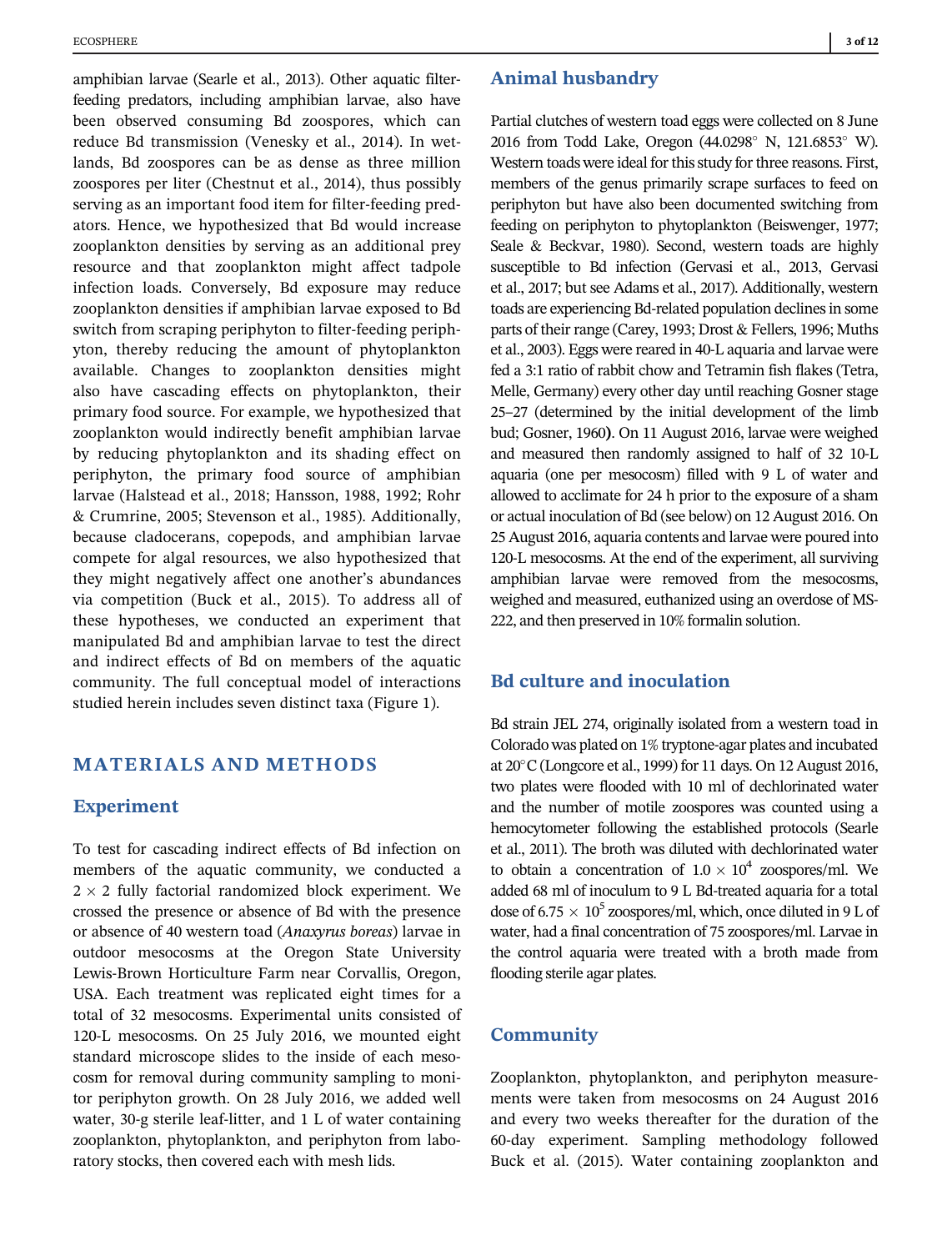

FIGURE 1 The conceptual full path model detailing all hypothesized interrelationships between members of the aquatic community. These include the effects of (a) phytoplankton shading periphyton; toad larvae ((b) Bd-exposed and (c) Bd-unexposed) reducing periphyton biomass through grazing; toad larvae ((d) exposed and (e) unexposed) reducing phytoplankton through grazing; toad larvae ((f) exposed and (g) unexposed) reducing cladocerans through possible competition for algal resources or via passive consumption; toad larvae ((h) exposed and (i) unexposed) reducing copepods through possible competition for algal resources or via passive consumption; zooplankton ((j) cladocerans and (k) copepods) reducing phytoplankton through grazing; phytoplankton concentration driving zooplankton ((l) cladocerans and (m) copepods) abundances; and (n) cladocerans and copepods driving one another's densities through competition. Double-headed arrows represent covariances, whereas single-headed arrows indicate predictors. See Figure 5 for the direct effects of Bd on tadpoles and the hypothesized consequential effects on periphyton. Bd, Batrachochytrium dendrobatidis; toad larvae, western toad, Anaxyrus boreas

phytoplankton was collected from mesocosms using a 30-ml tube sampler; it was first filtered through a 150-μm mesh to remove zooplankton, and then filtered through a 25-mm Whatman GF/F glass microfiber filter. Zooplankton were then stored in 30% ethanol until being sorted and identified to order using a microscope.

Chlorophyll-a extractions were conducted using 10 ml of 90% acetone. Samples were agitated then incubated for 24 h at  $-20^{\circ}$ C following the methods of Welschmeyer (1994). Fluorescence was determined using a Td-700 Turner Designs fluorometer (Sunnyvale, CA) to quantify chlorophyll-a concentration as a proxy for phytoplankton abundance. Periphyton biomass was measured by removing and scraping previously mounted standard microscope slides from the sides of each mesocosm, filtering the material through a previously dried and weighed 25-mm Whatman glass microfiber GF/F filter, and then weighing the dried filter paper plus the periphyton.

# Infection confirmation

Prior to preservation of tadpoles in 10% formalin solution, larval mouthparts of 10 haphazardly selected tadpoles from

each Bd-exposed mesocosm and two haphazardly selected tadpoles from each Bd-unexposed mesocosm were swabbed 25 times each using sterile fine-tip swabs (Medical Wire and Equipment, Corsham, England), and the swabs were stored in the freezer for later analysis. Quantification of Bd load using quantitative polymerase chain reaction (qPCR) followed established protocols (Boyle et al., 2004) with the exception that DNA extractions employed 60 μl of Prepman Ultra (Applied Biosystems, Foster City, CA) instead of 40 μl. Each sample was run in triplicate against Bd standard titrations from  $10^{-1}$  to  $10^2$ .

## Statistical analyses

Response variables from amphibian larvae included final survival, final mass, and final stage. We used a Welch two-sample  $t$  test to determine the effects of Bd exposure on larval survival and final mass. Community response variables included chlorophyll a concentration, periphyton biomass, cladoceran abundance, and copepod abundance measured on the final day of the experiment. Because we hypothesized a trophic cascade associated with changes in amphibian abundance and traits and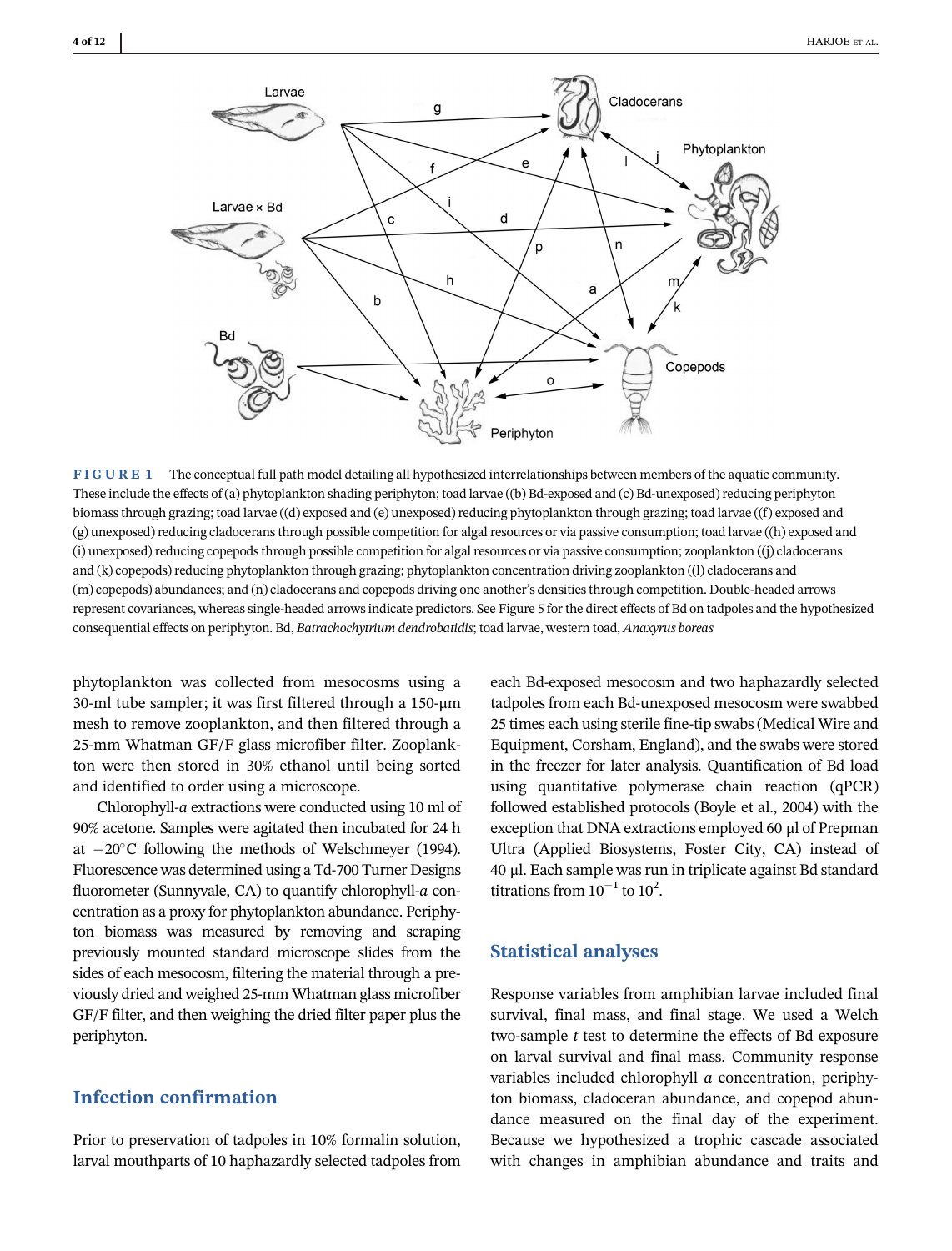amphibian survival and mass were only measured at the end of the experiment, we focused most of our analyses on measurements taken at the end of the experiment despite several response variables being measured through time. Prior to analyses, all community response variables were log transformed to meet parametric assumptions. Amphibian response variables included proportion surviving and were mass measured on the final day of the experiment. We used path analysis to estimate the significance of hypothesized interrelationships between members of the aquatic community. Using the Lavaan package in R version 0.5-23.1097 (2017), we generated a full model that specified all predicted relationships. These included the effects of the following: phytoplankton shading periphyton; toad larvae (exposed and unexposed) reducing periphyton biomass and phytoplankton abundance through grazing (e.g., traitmediated effect); toad larvae (exposed and unexposed) reducing zooplankton through possible competition for algal resources or via passive consumption; zooplankton reducing phytoplankton through grazing; phytoplankton concentration driving zooplankton abundances and cladocerans; and copepods driving one another's densities through competition (Figure 1). The independent variables in the model (exposure to toad larvae and Bd) were binary as the same number of larvae and zoospores were added to mesocosms and were not measured during the experiment. The interaction between Bd and larvae was coded using dummy variables for Bd, larvae, and their interaction and by observing the principle of marginality (i.e., main effects were always included in models with interactions). Starting with the full model, we removed nonsignificant factors and then compared and ranked each nested model using Akaike information criterion (AIC). We only present the final model, which was fit with maximum likelihood and was selected using AIC (Appendix S1: Table S1). Our model selection procedures considered several hypothesized models, which are provided in Appendix S1: Table S1. We examined modification indices to ensure that we were not missing any important pathways.

Primary producers might exhibit variation in densities because of differences in nutrients due to the decomposition of dead larvae or zoospores or differences in total host nutrient excretion of toad larvae. To test these hypotheses, we constructed two path models fit only using the mesocosms containing amphibian larvae. Each path model had copepods, cladocerans, and phytoplankton and periphyton both covarying with copepods and cladocerans. To test the hypothesis that the decomposition of dead larvae might contribute to primary productivity, the first path model had phytoplankton, cladocerans, and copepods predicted by tadpole survival (i.e., tadpole densities at the end of the experiment) controlling for the Bd presence.

To test the hypothesis that greater biomass of amphibian larvae might contribute to primary productivity through greater nutrient excretions, the other path model was identical to the one just mentioned but replaced amphibian larval survival with final mass.

The goal of our final path analysis was to compare the strength of the density- and trait-mediated indirect effects of Bd on periphyton biomass. Similar to the previously described path model, this path model was fit only using the mesocosms containing amphibian larvae. The densitymediated indirect effect was modeled by including two paths, one from Bd to larval densities at the end of the experiment and the other from larval densities to periphyton biomass at the end of the experiment. The traitmediated indirect effect of Bd on periphyton biomass was assumed to be the remaining effect of Bd on periphyton after controlling for larval density (i.e., an inferred traitmediated effect). This effect is presumed to be a product of Bd reducing the foraging capacities of amphibian larvae. To increase the chances that we were isolating these density- and trait-mediated effects, we controlled for potential cofounding variables, which included incorporating into the model covariates for any shading effects of phytoplankton on periphyton and covariances between zooplankton taxa and periphyton biomass. To determine the significance of the density- and traitmediated effects, we conducted a mediation analysis in Lavaan (Rosseel, 2012).

# RESULTS

Bd-exposed toad larvae experienced lower survival than larvae exposed to the sham inoculate ( $t = -2.47$ , df = 13.7,  $p = 0.02$ , Welch two-sample t test). On average, 75% of larvae survived in Bd-unexposed mesocosms, but only 60% survived in Bd-exposed mesocosms. At the end of the experiment, mesocosms that were not exposed to Bd had an average of  $30.12 \pm 1.55$  surviving animals out of 40, whereas mesocosms that were exposed had an average of 24.25  $\pm$  1.80 surviving animals out of 40. Bd exposure did not affect the mean final mass of surviving amphibian larvae ( $t = 0.26$ , df = 11.5,  $p = 0.79$ , Welch two-sample t test). Individual Bd-exposed larvae had an average final mass of  $0.55 \pm 0.02$  g, and individual Bd-nonexposed larvae had an average final mass of  $0.52 \pm 0.02$  g. Bd was not detected on the mouthparts of nonexposed larvae. Of the 80 total larvae tested for Bd infection, 36 (45%) were infected with an average infection load of 4.77  $\pm$  0.50 Bd genome equivalents, as determined by qPCR. However, given that animals harboring heavy infections were unlikely to survive the full length of the experiment to be swabbed, this likely underestimates both prevalence and average load of individuals exposed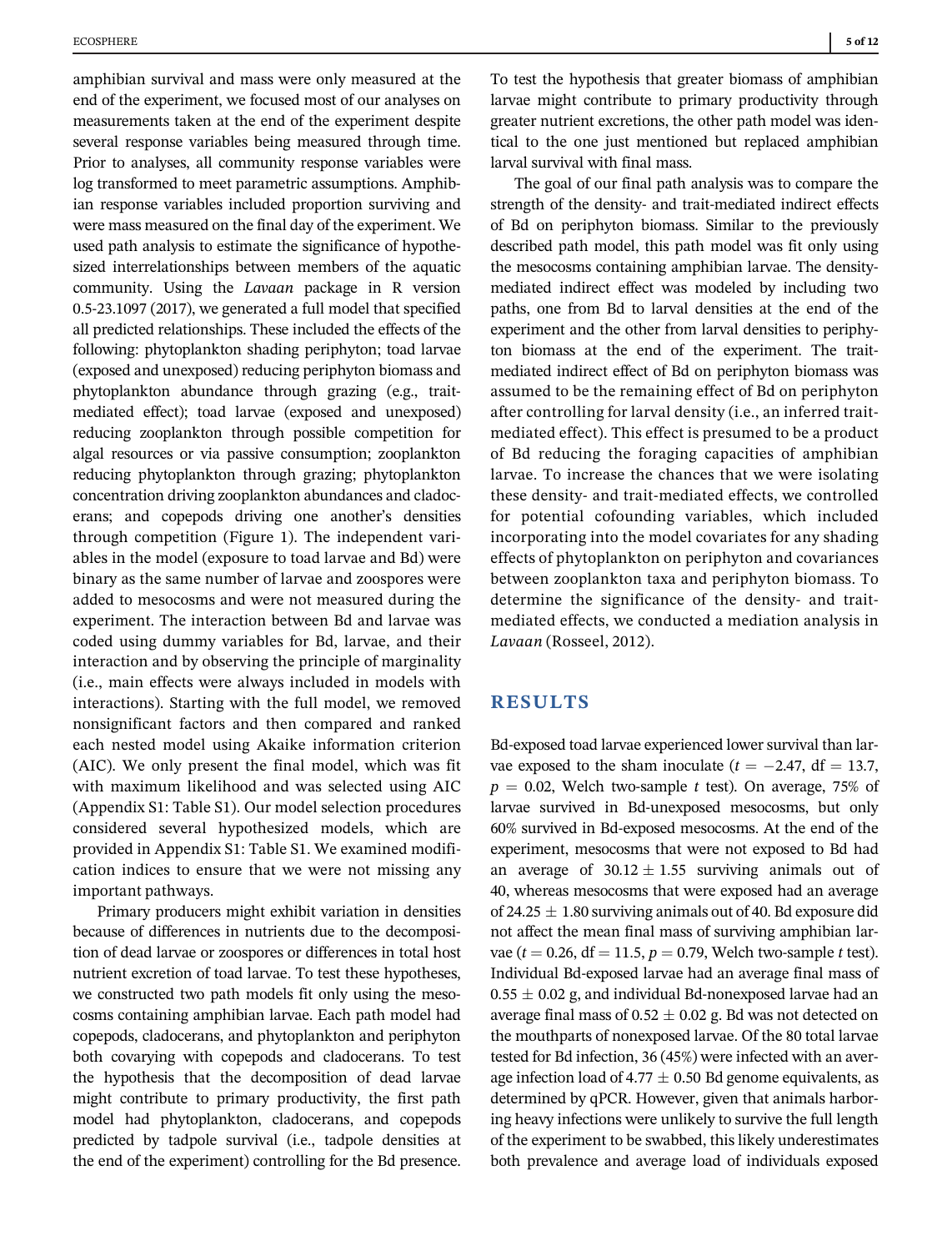to Bd. Thus, examining tadpole mouthparts for Bd-induced depigmentation would also be a biased estimate of depigmentation. For these reasons, we focus strictly on the Bd exposure treatment rather than Bd prevalence, load, or mouthpart depigmentation and encourage future studies to conduct more controlled laboratory studies to better quantify effects on these endpoints on tadpoles that both do and do not die.

Path and mediation analyses revealed that the decline in periphyton biomass was less when the larvae were Bdexposed, estimated as 0.53, in comparison to when they were not exposed to Bd, estimated as  $-0.69$  ( $p = 0.04$ ; Figures 2 and 3a). The density-mediated indirect effect of Bd on periphyton biomass was only  $-0.03$  (multiplying the two standardized coefficients  $-0.55 \times 0.05$ ;  $p = 0.77$ ; Figure 4). In contrast, the effect of Bd on periphyton, consistent with a trait-mediated indirect effect, was estimated as 0.36 ( $p < 0.04$ ; Figure 4). Thus, the inferred traitmediated indirect effect of Bd on periphyton was >13 times larger than the density-mediated indirect effect that was in the opposite direction. Despite the two effects being in the opposite directions, the net or total effect was positive and significant (standardized estimate  $= 0.33$ ,  $p = 0.02$ ).

Although Bd-exposed larvae seemed to consume less periphyton, we did not find support for the hypothesis that Bd exposure triggered a switch to filter-feeding phytoplankton because Bd-exposed larvae did not reduce phytoplankton abundance more than sham-exposed larvae (path not included in Figure 2;  $p = 0.459$ ). Additionally, the ancillary path analyses we conducted did not provide support for the hypothesis that decomposing tadpoles fueled algal growth (pathways from tadpole survival to phytoplankton and periphyton abundance:  $p = 0.355$ , standardized coefficient =  $-0.268$  and  $p = 0.621$ , standardized coefficient = 0.141, respectively) or that the amount of tadpole biomass and thus greater tadpole excretions fueled algal growth (pathways from tadpole biomass to phytoplankton and periphyton abundance:  $p = 0.479$ , standardized coefficient = 0.173 and  $p = 0.757$ , standardized coefficient = 0.074, respectively). In our final path model, the presence of amphibian larvae was associated with a reduction in cladoceran abundance ( $p = 0.003$ ; Figures 2 and 5a), copepod abundance increased with Bd ( $p = 0.04$ ; Figures 2 and 3b) and decreased with phytoplankton abundance ( $p = 0.002$ ; Figures 2 and 5b), and copepod and cladoceran abundances negatively covaried ( $p = 0.02$ ; Figures 2 and 5c).



FIGURE 2 The final path model fit with maximum likelihood and selected by AIC and associated standardized coefficients and probability values from mesocosm experimental results. Double-headed arrows represent covariances, whereas single-headed arrows were treated as predictors. Bd, toad larvae and the Bd-by-larvae interactions were modeled as dummy variables based on the presence and absence of each independent variable. The exception was that the final biomass of amphibian larvae in a mesocosm at the end of the experiment better predicted copepod abundance than the presence or absence of larvae. The data fit the model well (chi-squared p value = 0.431, comparative fit index = 0.994, root mean square error of approximation (RMSEA) = 0.023, RMSEA p value = 0.509), and investigation of the modification indices did not suggest that any paths were missing. Standardized coefficients and p values are shown next to each path.  $R^2$  values are only available for response variables receiving unidirectional arrows (they are not available for independent variables or covariances). Bd, Batrachochytrium dendrobatidis; toad larvae, western toad, Anaxyrus boreas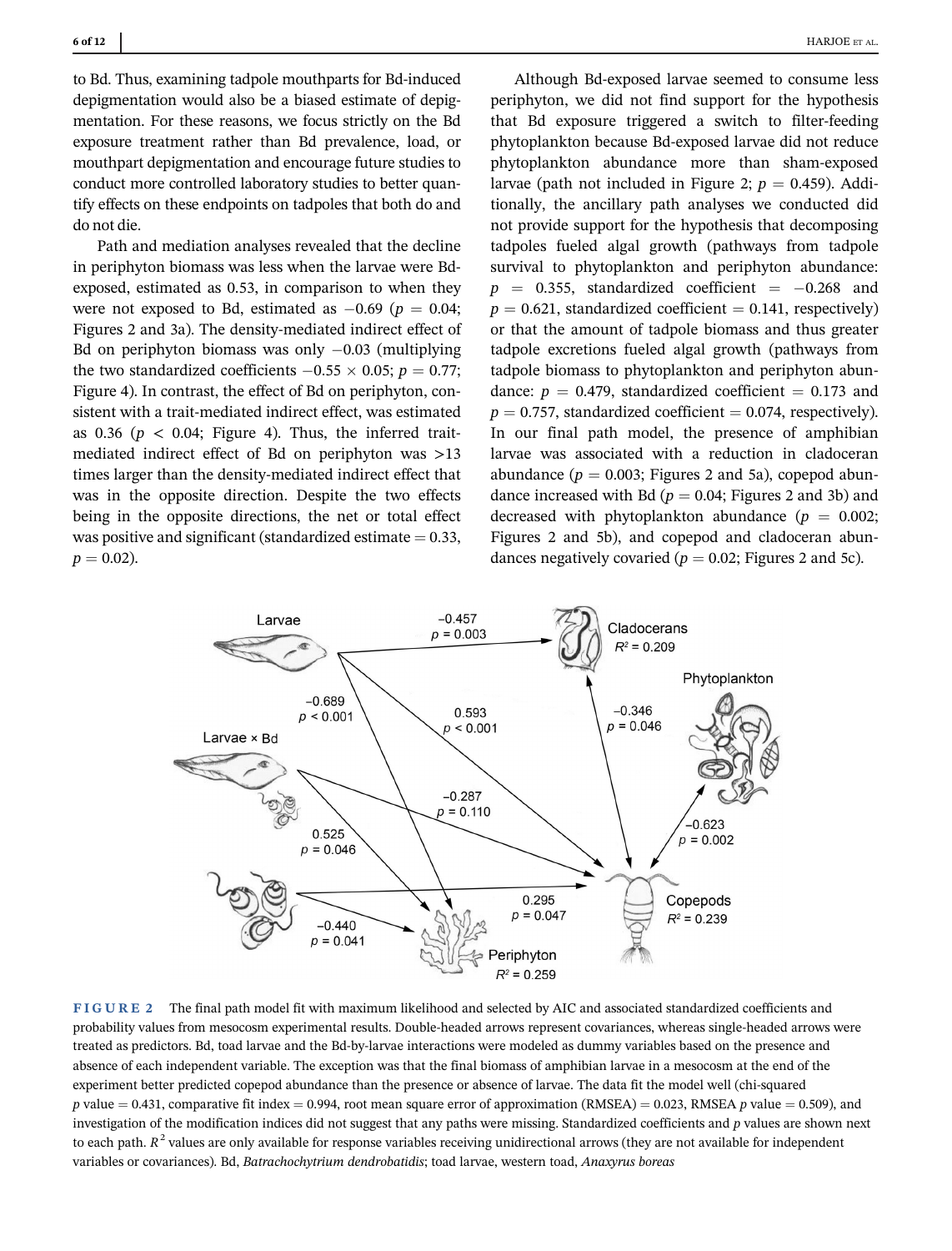

FIGURE 3 Interactions between western toad (Anaxyrus boreas) larvae and Batrachochytrium dendrobatidis (Bd) exposure on periphyton (a) and copepod abundance (b). The interaction was significant for periphyton abundance ( $z = 1.993$ ,  $p = 0.046$ ) and nonsignificant for copepod abundance ( $z = -1.599$ ,  $p = 0.110$ ) in the final structural equation model. Values plotted are means  $\pm 1$  SD  $(n = 32 \text{ tanks})$ 



FIGURE 4 Path model testing for the density- and trait-mediated indirect effects of Batrachochytrium dendrobatidis (Bd) on periphyton abundance. This path model was fit only using the mesocosms containing western toad (Anaxyrus boreas) larvae (unlike the model in Figure 2), and controlled for potential cofounders, such as any shading effects of phytoplankton on periphyton and any covariance between zooplankton taxa and periphyton (not shown in diagram). The density-mediated indirect effect of Bd on periphyton biomass is  $-0.027$ , which was estimated by multiplying the standardized coefficient for the effect of Bd on larval densities (Bd reduced survival from 75% to 60%) by the standardized coefficient for the effect of larval densities on periphyton abundance ( $-0.549 \times 0.050$ ). The trait-mediated indirect effect of Bd on periphyton biomass, presumably mediated by the effects of Bd on larval foraging abilities, was estimated as the standardized path coefficient from Bd to periphyton biomass controlling for larval densities, which was 0.360. Hence, the trait-mediated indirect effect is considerably larger than the density-mediated indirect effect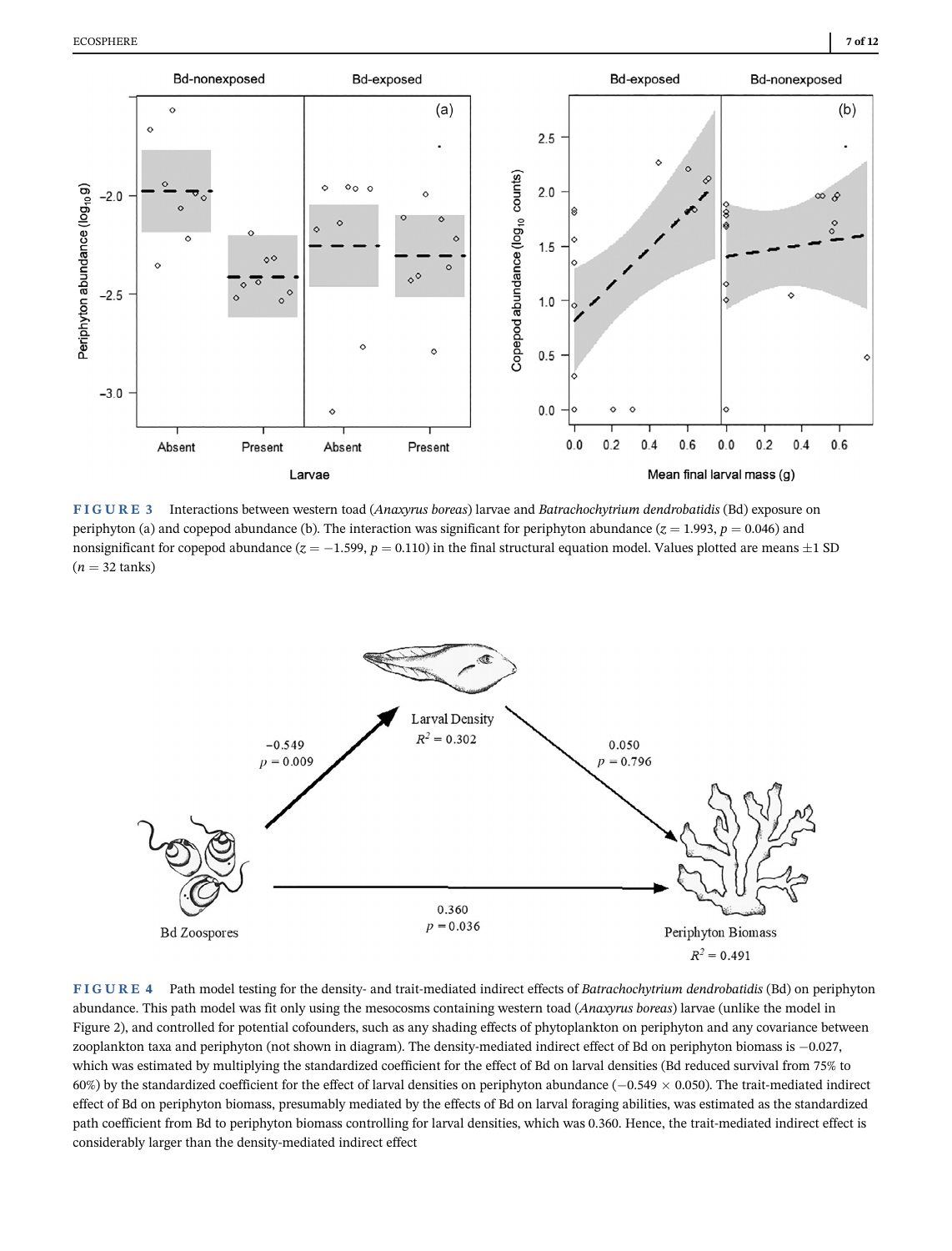

FIGURE 5 Relationships between western toad (Anaxyrus boreas) larvae and cladoceran abundance (a) and between copepod abundance and both phytoplankton (b) and cladoceran abundance (c). All relationships were significant in the final model. Values plotted are means  $\pm 1$  SD ( $n = 32$  tanks)

# **DISCUSSION**

We investigated the potential for the amphibian chytrid fungus, Bd, to trigger both density- and trait-mediated indirect effects on aquatic community composition. First, we hypothesized that Bd would indirectly increase periphyton biomass because Bd (1) can be deadly to amphibian larvae that consume periphyton (density-mediated indirect effect) and (2) is well-documented to affect the feeding abilities of surviving larval hosts by causing mouthpart damage (traitmediated indirect effect) (Blaustein et al., 2005; Fellers et al., 2001; McMahon & Rohr, 2015; Rachowicz & Vredenburg, 2004; Venesky et al., 2009; Venesky et al., 2010). As predicted, our results support trait-mediated indirect effects of Bd on members of the aquatic community. After controlling for larval densities, mesocosms with Bdexposed larvae had significantly more periphyton biomass than mesocosms with larvae but no Bd, consistent with infection-induced mouthpart damage reducing larval feeding rates on attached algae (Figure 2). Mesocosms without larvae had significantly higher periphyton biomass than tanks with larvae, clearly indicating that larvae can reduce their algal resources. Bd-exposed mesocosms had lower amphibian densities at the end of the experiment than mesocosms without Bd. Bd-induced reduction in larval survival from 75% to 60% did not detectably increase periphyton biomass. Consequently, there was no measurable density-mediated indirect effect of Bd on periphyton biomass. However, the interaction between larvae and periphyton biomass may be confounded by the unknown direct effects of Bd on periphyton biomass or an indirect effect of Bd on zooplankton abundances and subsequent consumption and reduction of periphyton biomass (Figure 2). When compared, the inferred trait-mediated indirect effect of Bd on periphyton biomass was estimated to be >13 times stronger than the density-mediated effect. Importantly, the

strength and type of the trait-mediated indirect effect may depend on infection prevalence and disease dynamics. For example, in this study, we observed a relatively moderate infection prevalence (45%), which only weakly reduced amphibian larval densities (from 75% survival to 60%), potentially contributing to the detection of a trait-mediated indirect effect. Conversely, imagine a scenario where Bd enters a highly susceptible host population or species and causes rapid and high parasite-induced host mortality. At least initially, most of the observed effects might be densitymediated because of the extremely rapid disease progression and high mortality, although one could imagine that parasite avoidance responses would evolve rapidly if extirpation or extinction does not occur.

Our second hypothesis was that Bd would increase zooplankton densities by serving as an additional prey resource. Filter-feeding cladocerans opportunistically feed on Bd zoospores (Buck et al., 2011), reducing the amount of Bd in the water and amphibian larval infection load (Buck et al., 2015; Hamilton et al., 2012; Searle et al., 2013). Therefore, we expected zooplankton abundance (specifically cladocerans) to be greater in mesocosms containing Bd because of the additional food source. We did not find evidence that cladoceran abundance increased in the presence of Bd, but copepod abundance did. This might be due to a lack of power, given that cladocerans were relatively rare in mesocosms compared to copepods. Further experimentation and direct measurement of Bd zoospore concentration is needed to fully understand the complexities of this relationship. In addition, these results provide further evidence that copepod and cladoceran abundance can be negatively correlated with one another (Chang & Hanazato, 2003; Gliwiz, 1994; Rumschlag et al., 2020). At last, cladoceran abundance was negatively affected by the presence of amphibian larvae. This suggests that larvae may inadvertently graze on zooplankton while feeding on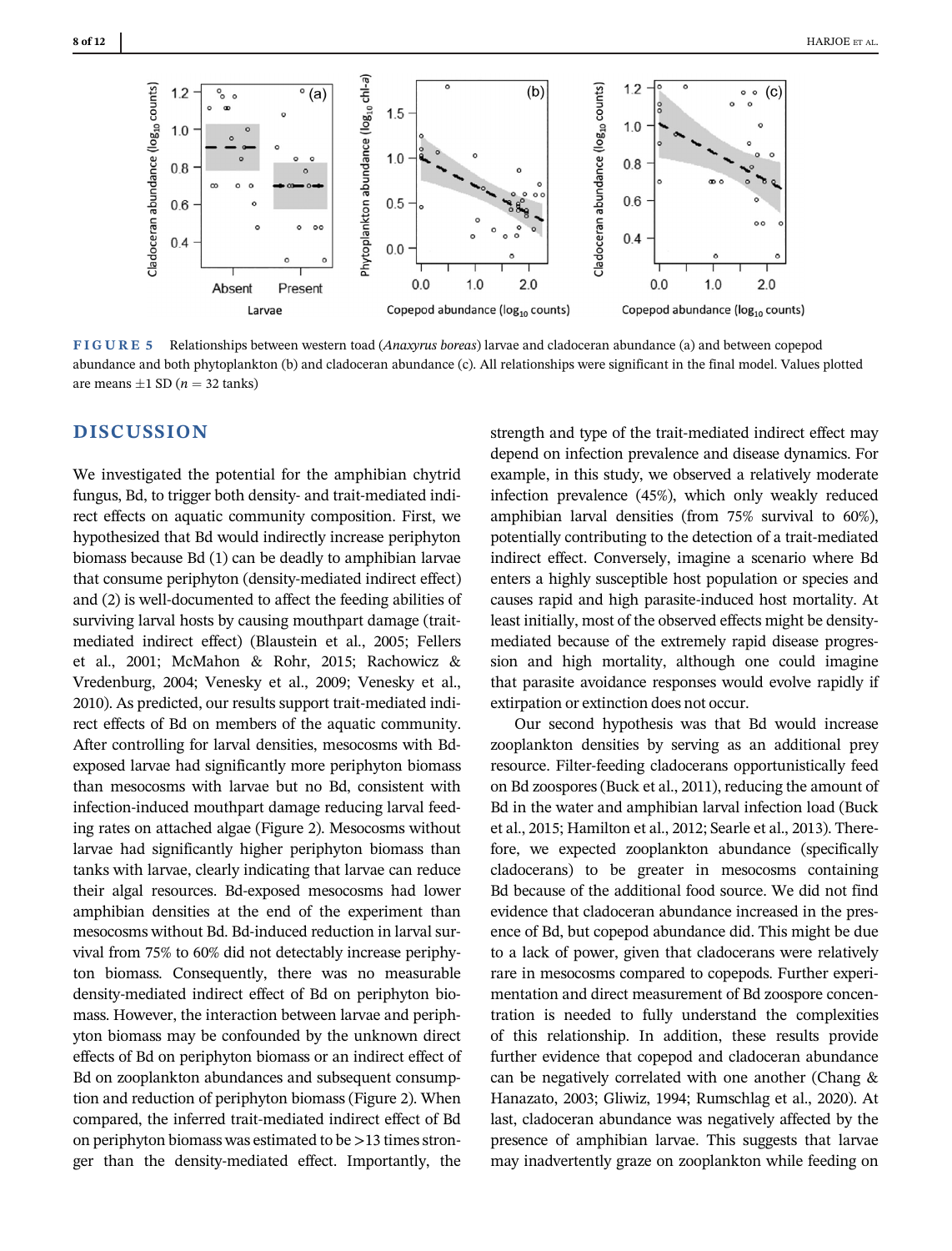algae (Hamilton et al., 2012) or possibly compete with zooplankton for algal resources. Further experimental feeding trials are necessary to fully understand the complex relationships among Bd, its larval amphibian hosts, and algae.

Finally, due to widespread support for Bd-induced mouthpart damage in infected amphibian larvae, we hypothesized that Bd exposure would trigger a switch in surviving larvae from scraping periphyton to filterfeeding phytoplankton. Although we found evidence supporting the hypothesis that Bd-exposed anuran larvae fed less on periphyton than sham-exposed larvae, we did not find evidence that Bd-exposed larvae switched to feeding on phytoplankton because Bd-exposed larvae did not reduce phytoplankton abundance more than shamexposed larvae. This investigation was prompted by a previous study in which Bd-exposed Cascades frog (Rana cascadae) larvae appeared to consume less periphyton and more phytoplankton than unexposed larvae (Buck et al., 2012). We chose to use western toad larvae because of their documented feeding plasticity (Beiswenger, 1977; Seale & Beckvar, 1980). However, they are also highly susceptible to Bd infection (Gervasi et al., 2017). Therefore, animals with high infection loads might have died before achieving late-stage infections with severe mouthpart damage. Future research is warranted to continue investigations of Bd-induced feeding plasticity in other species. Importantly, the fact that zooplankton abundances were significantly greater in mesocosms with than without Bd made it difficult to definitively assess whether Bd-exposed larvae switched from scraping periphyton to filter-feeding phytoplankton. This could be driven by any increase in filter-feeding phytoplankton by Bd-infected larvae being partially counteracted by greater competition for phytoplankton because of the greater abundance of zooplankton. To more cleanly test the hypothesis that larvae switch from scraping to filterfeeding when infected with Bd, a laboratory study could be conducted identical to ours but in the absence of zooplankton.

The results of this study add to the evidence that Bd can alter species composition by causing density- and trait-mediated indirect effects on communities. Although ecologists are increasingly recognizing the potential for pathogens such as Bd to drive community structure (Buck, 2019), we provide the first support for a traitmediated indirect effect caused by this chytrid fungus and are the first to test the strength of a consumptive trait-mediated indirect effect compared to a consumptive density-mediated indirect effect. These conclusions highlight the direct and cascading effects that infectious agents can have on community structure. However, our experimental design relied on variation in toad density within treatment groups and only posited trait-mediated

effects based on variation not attributable to density (traits are only indirectly manipulated), and thus future studies should more directly quantify Bd-induced density- and trait-mediated effects. Although ecologists are increasingly aware that infectious agents can drive community structure via their direct and indirect effects on hosts (Buck, 2019; Buck et al., 2016; Buck & Ripple, 2017; Hatcher et al., 2012; Hatcher & Dunn, 2011; Lafferty et al., 2008; Lafferty & Kuris, 2012; Rohr et al., 2015; Skorping & Högstedt, 2001; Wood et al., 2007), further study of consumptive trait-mediated indirect effects is needed to advance our understanding of the role that infectious agents play in shaping community structure and function.

#### ACKNOWLEDGMENTS

We thank members of the Blaustein Lab for assisting with project development. Special thanks to Jenny Urbina, Trang Dang, Alissa Rickborn, Emma Lustig, Chloe Ramsay, and Tim Schrautemeier for assistance with animal collection, rearing, mesocosm preparation, and community sampling. This project was funded by the Zoology Research Fund provided by the Department of Integrative Biology at Oregon State University and the Pacific Northwest Research Station of the US Forest Service.

## CONFLICT OF INTEREST

The authors declare no conflict of interest.

## AUTHOR CONTRIBUTIONS

Carmen C. Harjoe, Julia C. Buck, Andrew R. Blaustein, and Deanna H. Olson conceived and designed the experiment. Carmen C. Harjoe and Claire E. Roberts collected data and performed laboratory analyses. Carmen C. Harjoe and Jason R. Rohr performed statistical analyses. Carmen C. Harjoe, Andrew R. Blaustein, and Deanna H. Olson led the writing of the manuscript. Julia C. Buck, Claire E. Roberts, Jason R. Rohr, Andrew R. Blaustein, and Deanna H. Olson contributed critically to the drafts and gave final approval for publication. Jason R. Rohr handled the manuscript submission and revision process, and responses to reviews.

#### DATA AVAILABILITY STATEMENT

Community response and amphibian morphological data measurements (Rohr, 2022) are available from Figshare: [https://doi.org/10.6084/m9.figshare.19127081.](https://doi.org/10.6084/m9.figshare.19127081)

#### ORCID

Carmen C. Harjoe [https://orcid.org/0000-0001-6141-](https://orcid.org/0000-0001-6141-7270) [7270](https://orcid.org/0000-0001-6141-7270) Jason R. Rohr D<https://orcid.org/0000-0001-8285-4912>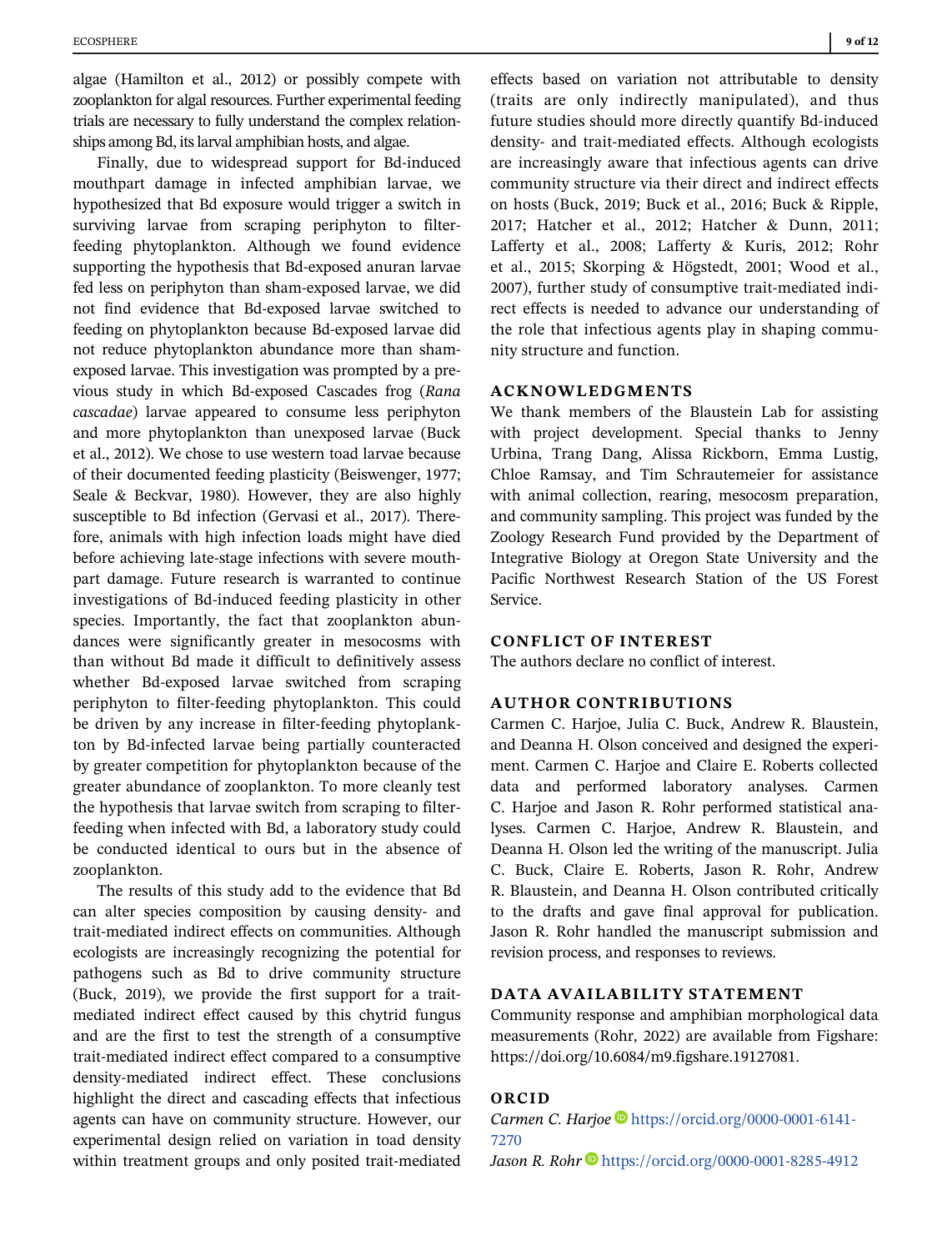#### REFERENCES

- Adams, A. J., A. P. Pessier, and C. J. Briggs. 2017. "Rapid Extirpation of a North American Frog Coincides with an Increase in Fungal Pathogen Prevalence: Historical Analysis and Implications for Reintroduction." Ecology and Evolution 7(23): 10216–32.
- Beiswenger, R. E. 1977. "Diel Patterns of Aggregative Behavior in Tadpoles of Bufo americanus, in Relation to Light and Temperature." Ecology 58: 98–108.<https://doi.org/10.2307/1935111>.
- Blaustein, A. R., S. S. Gervasi, P. T. J. Johnson, J. T. Hoverman, L. K. Belden, P. W. Bradley, and G. Y. Xie. 2012. "Ecophysiology Meets Conservation: Understanding the Role of Disease in Amphibian Population Declines." Philosophical Transactions of the Royal Society B: Biological Sciences 367(1596): 1688. [https://doi.org/10.1098/rstb.2012.0011.](https://doi.org/10.1098/rstb.2012.0011)
- Blaustein, A. R., J. M. Romanic, E. Scheessele, B. A. Han, A. R. Pessier, and J. E. Longcore. 2005. "Interspecific Variation in Susceptibility of Frog Tadpoles to the Pathogenic Fungus Batrachochytrium dendrobatidis." Conservation Biology 19: 1460–8. [https://doi.org/10.1111/j.1523-1739.2005.00195.x.](https://doi.org/10.1111/j.1523-1739.2005.00195.x)
- Boyle, D. G., D. B. Boyle, V. Olsen, J. A. T. Morgan, and A. D. Hyatt. 2004. "Rapid Quantitative Detection of Chytridiomycosis (Batrachochytrium dendrobatidis) in Amphibian Samples Using Real-Time Taqman PCR Assay." Diseases of Aquatic Organisms 60: 141–8.<https://doi.org/10.3354/dao060141>.
- Buck, J. C. 2019. "Indirect Effects Explain the Role of Parasites in Ecosystems." Trends in Parasitology 35: 835–47. [https://doi.](https://doi.org/10.1016/j.pt.2019.07.007) [org/10.1016/j.pt.2019.07.007.](https://doi.org/10.1016/j.pt.2019.07.007)
- Buck, J. C., and W. J. Ripple. 2017. "Infectious Agents Trigger Trophic Cascades." Trends in Ecology & Evolution 32: 681–94. <https://doi.org/10.1016/j.tree.2017.06.009>.
- Buck, J. C., J. R. Rohr, and A. R. Blaustein. 2016. "Effects of Nutrient Supplementation on Host-Pathogen Dynamics of the Amphibian Chytrid Fungus: A Community Approach." Freshwater Biology 61: 110–20. [https://doi.org/10.1111/fwb.12685.](https://doi.org/10.1111/fwb.12685)
- Buck, J. C., E. A. Schesselle, R. A. Relyea, and A. R. Blaustein. 2012. "The Effects of Multiple Stressors on Wetland Communities: Pesticides, Pathogens and Competing Amphibians." Freshwater Biology 57: 61–73. [https://doi.org/10.1111/j.1365-](https://doi.org/10.1111/j.1365-2427.2011.02695.x) [2427.2011.02695.x.](https://doi.org/10.1111/j.1365-2427.2011.02695.x)
- Buck, J. C., K. I. Scholz, J. R. Rohr, and A. R. Blaustein. 2015. "Trophic Dynamics in an Aquatic Community: Interactions among Primary Producers, Grazers, and a Pathogenic Fungus." Oecologia 178: 239–48. [https://doi.org/10.1007/s00442-014-](https://doi.org/10.1007/s00442-014-3165-6) [3165-6](https://doi.org/10.1007/s00442-014-3165-6).
- Buck, J. C., L. Truong, and A. R. Blaustein. 2011. "Predation by Zooplankton on Batrachochytrium dendrobatidis: Biological Control of the Deadly Amphibian Chytrid Fungus?" Biodiversity and Conservation 20: 3549–53. [https://doi.org/10.1007/](https://doi.org/10.1007/s10531-011-0147-4) [s10531-011-0147-4.](https://doi.org/10.1007/s10531-011-0147-4)
- Carey, C. 1993. "Hypothesis Concerning the Causes of the Disappearance of Boreal Toads from the Mountains of Colorado." Conservation Biology 7: 355–62.
- Chang, K. H., and T. Hanazato. 2003. "Vulnerability of Cladoceran Species to Predation by the Copepod Mesocyclops leuckarti: Laboratory Observations on the Behavioural Interactions between Predator and Prey." Freshwater Biology 48: 476–84. [https://doi.org/10.1046/j.1365-2427.2003.01021.x.](https://doi.org/10.1046/j.1365-2427.2003.01021.x)
- Chestnut, T., C. Anderson, R. Popa, A. R. Blaustein, M. Voytek, D. H. Olson, and J. Kirshtein. 2014. "Heterogeneous

Occupancy and Density Estimates of the Pathogenic Fungus Batrachochytrium dendrobatidis in Waters of North America." PLoS One 9: e106790. [https://doi.org/10.1371/journal.pone.](https://doi.org/10.1371/journal.pone.0106790) [0106790.](https://doi.org/10.1371/journal.pone.0106790)

- Connelly, S., C. M. Pringle, R. J. Bixby, R. Brenes, M. R. Whiles, K. R. Lips, S. Kilham, and A. D. Huryn. 2008. "Changes in Stream Primary Producer Communities Resulting from Large-Scale Catastrophic Amphibian Declines: Can Small-Scale Experiments Predict Effects of Tadpole Loss?" Ecosystems 11: 1262–76. [https://doi.org/10.1007/s10021-008-9191-7.](https://doi.org/10.1007/s10021-008-9191-7)
- Dobson, A., K. D. Lafferty, A. M. Kuris, R. F. Hechinger, and W. Jetz. 2008. "Homage to Linnaeus: How Many Parasites? How Many Hosts?" Proceedings of the National Academy of Sciences of the United States of America 105: 11482–9. [https://doi.org/](https://doi.org/10.1073/pnas.0803232105) [10.1073/pnas.0803232105.](https://doi.org/10.1073/pnas.0803232105)
- Drost, C. A., and G. M. Fellers. 1996. "Collapse of a Regional Frog Fauna in the Yosemite Area of the California Sierra Nevada, USA." Conservation Biology 10: 414–25.
- Fellers, G. M., D. E. Green, J. E. Longcore, and R. E. Gatten, Jr. 2001. "Oral Chytridiomycosis in the Mountain Yellow-Legged Frog (Rana muscosa)." Copeia 2001: 945–53. [https://doi.org/](https://doi.org/10.1643/0045-8511(2001)001%5B0945:OCITMY%5D2.0.CO;2) [10.1643/0045-8511\(2001\)001\[0945:OCITMY\]2.0.CO;2.](https://doi.org/10.1643/0045-8511(2001)001%5B0945:OCITMY%5D2.0.CO;2)
- Garner, T. W. J., S. Walker, J. Bosch, S. Leech, J. Marcus Rowcliffe, A. A. Cunningham, and M. C. Fisher. 2009. "Life History Tradeoffs Influence Mortality Associated with the Amphibian Pathogen Batrachochytrium dendrobatidis." Oikos 118: 783–91. [https://doi.org/10.1111/j.1600-0706.2008.17202.x.](https://doi.org/10.1111/j.1600-0706.2008.17202.x)
- Geller, W., and H. Müller. 1981. "The Filtration Apparatus of Cladocera: Filter Mesh-Sizes and their Implications on Food Selectivity." Oecologia 49: 316–21. [https://doi.org/10.1007/](https://doi.org/10.1007/BF00347591) [BF00347591](https://doi.org/10.1007/BF00347591).
- Gervasi, S., C. Gondhalekar, D. H. Olson, and A. R. Blaustein. 2013. "Host Identity Matters in the Amphibian-Batrachochytrium dendrobatidis System: Fine-Scale Patterns of Variation in Responses to a Multi-Host Pathogen." PLoS One 8: e54490. [https://doi.org/10.1371/journal.pone.0054490.](https://doi.org/10.1371/journal.pone.0054490)
- Gervasi, S. S., P. R. Stephens, J. Hua, C. L. Searle, G. Y. Xie, J. Urbina, D. H. Olson, et al. 2017. "Linking Ecology and Epidemiology to Understand Predictors of Multi-Host Responses to an Emerging Pathogen, the Amphibian Chytrid Fungus." PLoS One 12: e0167882.<https://doi.org/10.1371/journal.pone.0167882>.
- Gliwiz, Z. M. 1994. "Retarded Growth of Cladoceran Zooplankton in the Presence of a Copepod Predator." Oecologia 97: 458–61. <https://doi.org/10.1007/BF00325882>.
- Gosner, K. L. 1960. "A Simplified Table for Staging Anuran Embryos and Larvae with Notes on Identification." Herpetologica 16: 183–90.
- Halstead, N. T., C. M. Hoover, A. Arakala, D. J. Civitello, G. A. De Leo, M. Gambhir, S. A. Johnson, et al. 2018. "Agrochemicals Increase Risk of Human Schistosomiasis by Supporting Higher Densities of Intermediate Hosts." Nature Communications 9(1): 837.
- Hamilton, P. T., J. M. L. Richardson, and B. R. Anholt. 2012. "Daphnia in Tadpole Mesocosms: Trophic Links and Interactions with Batrachochytrium dendrobatidis." Freshwater Biology 57: 676– 83. [https://doi.org/10.1111/j.1365-2427.2011.02731.x.](https://doi.org/10.1111/j.1365-2427.2011.02731.x)
- Hansson, L. 1988. "Effects of Competitive Interactions on the Biomass Development of Planktonic and Periphytic Algae in Lakes." Limnology and Oceanography 33: 121–8. [https://doi.](https://doi.org/10.4319/lo.1988.33.1.0121) [org/10.4319/lo.1988.33.1.0121.](https://doi.org/10.4319/lo.1988.33.1.0121)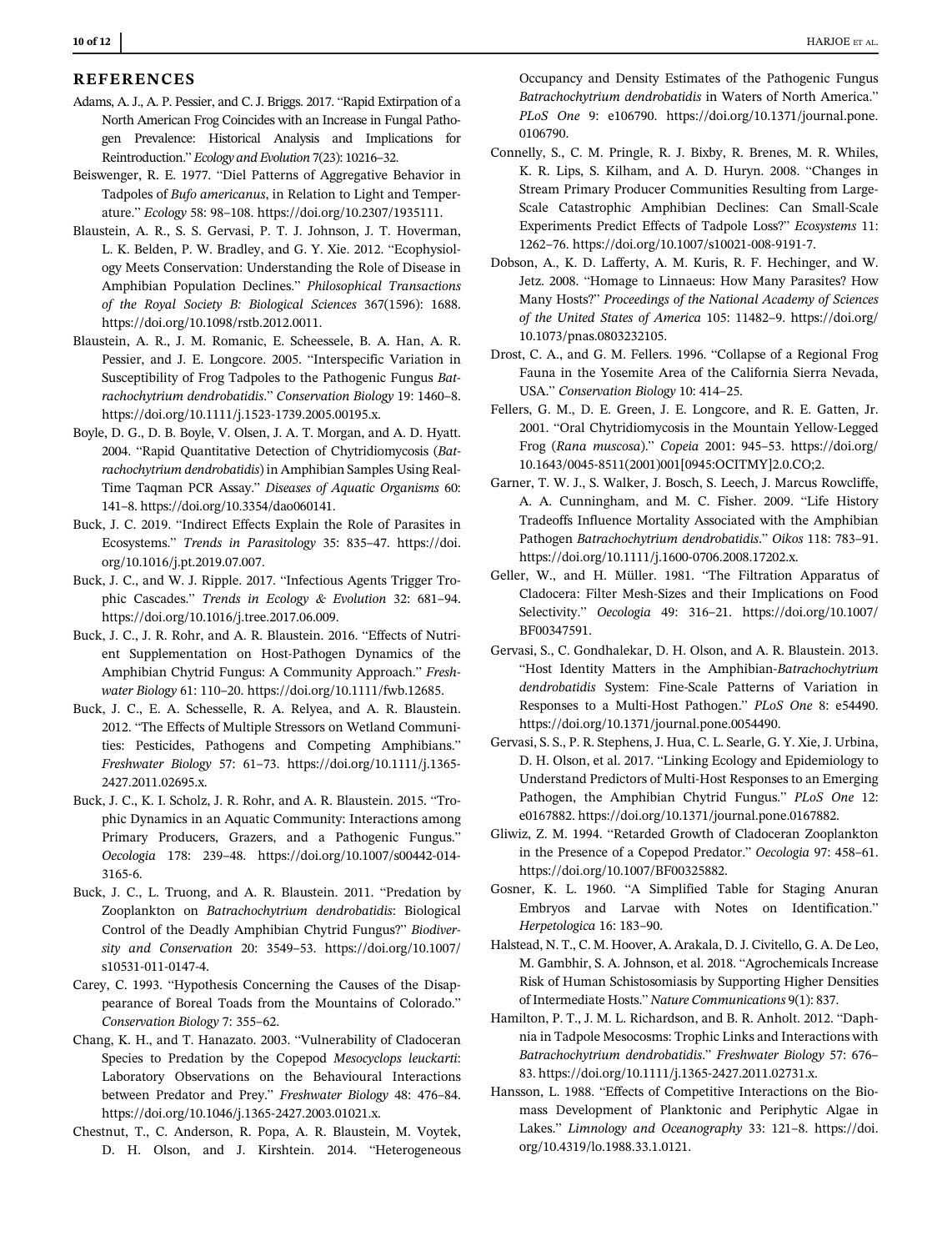- Hansson, L. A. 1992. "Factors Regulating Periphytic Algal Biomass." Limnology and Oceanography 37: 322–8. [https://doi.](https://doi.org/10.4319/lo.1992.37.2.0322) [org/10.4319/lo.1992.37.2.0322](https://doi.org/10.4319/lo.1992.37.2.0322).
- Hatcher, M. J., J. T. Dick, and A. M. Dunn. 2012. "Diverse Effects of Parasites in Ecosystems: Linking Interdependent Processes." Frontiers in Ecology and the Environment 10: 186–94. [https://](https://doi.org/10.1890/110016) [doi.org/10.1890/110016.](https://doi.org/10.1890/110016)
- Hatcher, M., and A. Dunn. 2011. Parasites in Ecological Communities: From Interactions to Ecosystems. Cambridge: Cambridge University Press.
- Holdo, R. M., A. R. E. Sinclair, A. P. Dobson, K. L. Metzger, B. M. Bolker, M. E. Ritchie, and R. D. Holt. 2009. "A Disease-Mediated Trophic Cascade in the Serengeti and Its Implications for Ecosystem C." PLoS Biology 7: e1000210. [https://doi.](https://doi.org/10.1371/journal.pbio.1000210) [org/10.1371/journal.pbio.1000210](https://doi.org/10.1371/journal.pbio.1000210).
- Kilpatrick, A. M., C. J. Briggs, and P. Daszak. 2010. "The Ecology and Impact of Chytridiomycosis: An Emerging Disease of Amphibians." Trends in Ecology & Evolution 25: 109–18. <https://doi.org/10.1016/j.tree.2009.07.011>.
- Lafferty, K. D., S. Allesina, M. Arim, C. J. Briggs, G. De Leo, A. P. Dobson, J. A. Dunne, et al. 2008. "Parasites in Food Webs: The Ultimate Missing Links." Ecology Letters 11: 533–46. [https://](https://doi.org/10.1111/j.1461-0248.2008.01174.x) [doi.org/10.1111/j.1461-0248.2008.01174.x.](https://doi.org/10.1111/j.1461-0248.2008.01174.x)
- Lafferty, K. D., and A. M. Kuris. 2002. "Trophic Strategies, Animal Diversity and Body Size." Trends in Ecology & Evolution 17: 507–13. [https://doi.org/10.1016/S0169-5347\(02\)02615-0.](https://doi.org/10.1016/S0169-5347(02)02615-0)
- Lafferty, K. D., and A. M. Kuris. 2012. "Ecological Consequences of Manipulative Parasites." In Host Manipulation by Parasites, edited by D. P. Hughes and J. B. Frederic, 158–68. Oxford: Oxford University Press.
- Liu, X., J. R. Rohr, and Y. Li. 2012. "Climate, Vegetation, Introduced Hosts and Trade Shape a Global Wildlife Pandemic." Proceedings of the Royal Society B: Biological Sciences 280(1753): 20122506.<https://doi.org/10.1098/rspb.2012.2506>.
- Longcore, J. E., A. P. Pessier, and D. K. Nichols. 1999. "Batrachochytrium dendrobatidis gen. et sp. nov., a Chytrid Pathogenic to Amphibians." Mycologia 91: 219–27.
- McMahon, T. A., and J. R. Rohr. 2015. "Transition of Chytrid Fungus Infection from Mouthparts to Hind Limbs during Amphibian Metamorphosis." EcoHealth 12: 188–93. [https://](https://doi.org/10.1007/s10393-014-0989-9) [doi.org/10.1007/s10393-014-0989-9](https://doi.org/10.1007/s10393-014-0989-9).
- McMahon, T. A., J. M. Romansic, and J. R. Rohr. 2013. "Nonmonotonic and Monotonic Effects of Pesticides on the Pathogenic Fungus Batrachochytrium dendrobatidis in Culture and on Tadpoles." Environmental Science & Technology 47: 7958–64.
- de Meeûs, T., and F. Renaud. 2002. "Parasites within the New Phylogeny of Eukaryotes." Trends in Parasitology 18: 247–51. [https://doi.org/10.1016/S1471-4922\(02\)02269-9.](https://doi.org/10.1016/S1471-4922(02)02269-9)
- Muths, E., P. S. Corn, A. P. Pessier, and D. E. Green. 2003. "Evidence for Disease-Related Amphibian Decline in Colorado." Biological Conservation 110: 357–65. [https://doi.org/10.1016/](https://doi.org/10.1016/S0006-3207(02)00239-2) [S0006-3207\(02\)00239-2](https://doi.org/10.1016/S0006-3207(02)00239-2).
- Olson, D. H., K. L. Ronnenberg, C. K. Glidden, K. R. Christiansen, and A. R. Blaustein. 2021. "Global patterns of the fungal pathogen Batrachochytrium dendrobatidis support conservation urgency." Frontiers in Veterinary Science 8: 685877. [https://](https://doi.org/10.1371/journal.pone.0056802) [www.frontiersin.org/articles/10.3389/fvets.2021.685877](https://doi.org/10.1371/journal.pone.0056802).
- Parris, M. J., D. R. Baud, and J. M. Quattro. 2004. "Interactive Effects of a Heavy Metal and Chytridiomycosis on Gray Treefrog Larvae (Hyla chrysoscelis)." Copeia 2004: 344–50. [https://doi.org/10.1643/CE-03-116R1.](https://doi.org/10.1643/CE-03-116R1)
- Parris, M. J., and T. O. Cornelius. 2004. "Fungal Pathogen Causes Competitive and Developmental Stress in Larval Amphibian Communities." Ecology 85: 3385–95. [https://doi.org/10.1890/](https://doi.org/10.1890/04-0383) [04-0383](https://doi.org/10.1890/04-0383).
- Preston, D. L., H. D. Hedman, and P. T. J. Johnson. 2018. "Nutrient Availability and Invasive Fish Jointly Drive Community Dynamics in an Experimental Aquatic System." Ecosphere 9: e02153.
- Rachowicz, L. J., and V. T. Vredenburg. 2004. "Transmission of Batrachochytrium dendrobatidis within and between Amphibian Life Stages." Diseases of Aquatic Organisms 61: 75–83. [https://](https://doi.org/10.3354/dao061075) [doi.org/10.3354/dao061075](https://doi.org/10.3354/dao061075).
- Raffel, T. R., J. T. Hoverman, N. T. Halstead, P. Michel, and J. R. Rohr. 2010. "Parasitism in a Community Context: Trait-Mediated Interactions with Competition and Predation." Ecology 91: 1900–7.
- Raffel, T. R., L. B. Martin, and J. R. Rohr. 2008. "Parasites as Predators: Unifying Natural Enemy Ecology." Trends in Ecology & Evolution 23: 610–8.
- Rohr, J. 2022. "Data for Harjoe et al. 2022 Ecosphere." Figshare. Dataset.<https://doi.org/10.6084/m9.figshare.19127081.v2>
- Rohr, J. R., D. J. Civitello, P. W. Crumrine, N. T. Halstead, A. D. Miller, A. M. Schotthoefer, C. Stenoien, L. B. Johnson, and V. R. Beasley. 2015. "Predator Diversity, Intraguild Predation, and Indirect Effects Drive Parasite Transmission." Proceedings of the National Academy of Sciences 112: 3008–13. [https://doi.](https://doi.org/10.1073/pnas.1415971112) [org/10.1073/pnas.1415971112](https://doi.org/10.1073/pnas.1415971112).
- Rohr, J. R., and P. W. Crumrine. 2005. "Effects of an Herbicide and an Insecticide on Pond Community Structure and Processes." Ecological Applications 15: 1135–47.<https://doi.org/10.1890/03-5353>.
- Rosseel, Y. 2012. "lavaan: An R Package for Structural Equation Modeling." Journal of Statistical Software 48: 1–36.
- Rumschlag, S. L., M. B. Mahon, N. T. Halstead, J. T. Hoverman, T. R. Raffel, H. J. Carrick, P. J. Hudson, and J. R. Rohr. 2020. "Consistent Effects of Pesticides on Community Structure and Ecosystem Function in Freshwater Systems." Nature Communications 11: 6333. [https://doi.org/10.1038/s41467-020-20192-2.](https://doi.org/10.1038/s41467-020-20192-2)
- Schmitz, O. J., V. Krivan, and O. Ovadia. 2004. "Trophic Cascades: The Primacy of Trait-Mediated Indirect Interactions." Ecology Letters 7: 153–63. [https://doi.org/10.1111/j.1461-0248.2003.00560.x.](https://doi.org/10.1111/j.1461-0248.2003.00560.x)
- Schultz, J. A., R. N. Cloutier, and I. M. Côté. 2016. "Evidence for a Trophic Cascade on Rocky Reefs Following Sea Star Mass Mortality in British Columbia." PeerJ 4: e1980. [https://doi.org/](https://doi.org/10.7717/peerj.1980) [10.7717/peerj.1980.](https://doi.org/10.7717/peerj.1980)
- Seale, D. B., and N. Beckvar. 1980. "The Comparative Ability of Anuran Larvae (Genera: Hyla, Bufo and Rana) to Ingest Suspended Blue-Green Algae." Copeia 1980: 495–503.
- Searle, C. L., S. S. Gervasi, J. Hua, J. I. Hammond, R. A. Relyea, D. H. Olson, and A. R. Blaustein. 2011. "Differential Host Susceptibility to Batrachochytrium dendrobatidis, an Emerging Amphibian Pathogen." Conservation Biology 25: 965–74. [https://doi.org/10.1111/j.1523-1739.2011.01708.x.](https://doi.org/10.1111/j.1523-1739.2011.01708.x)
- Searle, C. L., J. R. Mendelson, L. E. Green, and M. A. Duffy. 2013. "Daphnia Predation on the Amphibian Chytrid Fungus and